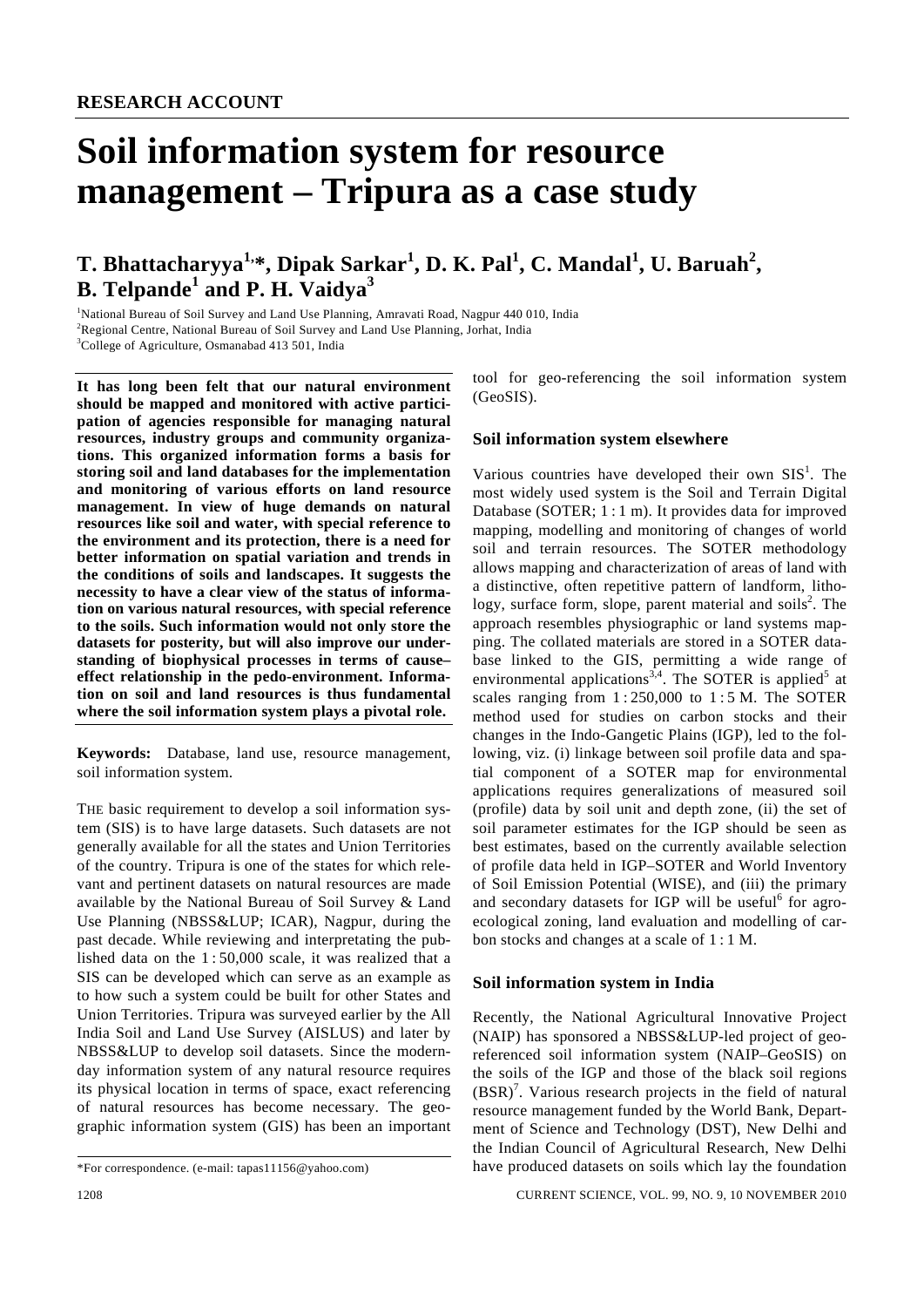| Land unit                      | Soil unit                  | Descriptive legends                                                                                                                                                                                                                           | Description of map unit                                                                                                                                                                                                                                                                                                                                                                                        | Map scale                                               | Source/comments                                                                                                                                                                                                                                         |
|--------------------------------|----------------------------|-----------------------------------------------------------------------------------------------------------------------------------------------------------------------------------------------------------------------------------------------|----------------------------------------------------------------------------------------------------------------------------------------------------------------------------------------------------------------------------------------------------------------------------------------------------------------------------------------------------------------------------------------------------------------|---------------------------------------------------------|---------------------------------------------------------------------------------------------------------------------------------------------------------------------------------------------------------------------------------------------------------|
| Level 1                        |                            |                                                                                                                                                                                                                                               |                                                                                                                                                                                                                                                                                                                                                                                                                |                                                         |                                                                                                                                                                                                                                                         |
| <b>State</b>                   | Suborder                   | Soil suborder                                                                                                                                                                                                                                 |                                                                                                                                                                                                                                                                                                                                                                                                                | $1:7$ million                                           | NBSS&LUP <sup>15</sup> /Map printed<br>by NBSS&LUP, Nagpur                                                                                                                                                                                              |
| <b>State</b>                   | Soil spot data             | Degree and amount<br>of soil erosion                                                                                                                                                                                                          | Degree of soil loss with a range<br>of $< 5$ to $> 80$ t ha <sup>-1</sup> yr <sup>-1</sup> soil<br>erosion                                                                                                                                                                                                                                                                                                     | $1:5$ million                                           | Bhattacharyya <sup>11</sup>                                                                                                                                                                                                                             |
| <b>State</b>                   | Old soil<br>classification | Traditional soil name                                                                                                                                                                                                                         | Red and yellow soils, red loamy<br>soils, mixed red and black soils                                                                                                                                                                                                                                                                                                                                            | $1:4$ million                                           | Govinda Rajan <sup>16</sup>                                                                                                                                                                                                                             |
| State (region)                 |                            | Agro-ecological<br>Assam and Bengal plain;<br>$1:4.4$ mil-<br>region (AER)<br>lion<br>hot sub-humid to humid<br>(inclusion of per-humid)<br>eco-region (AER 15)<br>Northeastern hills<br>(Purvachal), warm<br>per-humid ecoregion<br>(AER 17) |                                                                                                                                                                                                                                                                                                                                                                                                                | Sehgal et al. <sup>17</sup> /Map printed<br>by NBSS&LUP |                                                                                                                                                                                                                                                         |
| <b>State</b><br>(sub-region)   |                            | Agro-ecological<br>subregion (AESR)                                                                                                                                                                                                           | Teesta, lower Brahmaputra plain<br>and Barak Valley; hot, moist,<br>humid to per-humid ESR with<br>deep, loamy to clayey, allu-<br>vium-derived soils; medium<br>AWC <sup>a</sup> and LGP <sup>b</sup> 270-300 days<br>(AESR 15.3).<br>Purvachal (Eastern Range),<br>warm to hot, perhumid ESR<br>with medium to deep loamy red<br>and yellow soils, low to medium<br>AWC and $LGP$ > 300 days<br>(AESR 17.2). | $1:4.4$ mil-<br>lion                                    | Velayutham et al. <sup>18</sup> /<br>Map printed by NBSS&LUP                                                                                                                                                                                            |
| Country                        | Soil family <sup>c</sup>   | Soil family<br>association                                                                                                                                                                                                                    | Total 1649 units in the<br>country; Tripura had 28 no.<br>of units.                                                                                                                                                                                                                                                                                                                                            | $1:1$ million                                           | NBSS&LUP <sup>19</sup> /Map printed<br>by NBSS&LUP                                                                                                                                                                                                      |
| Level 2                        |                            |                                                                                                                                                                                                                                               |                                                                                                                                                                                                                                                                                                                                                                                                                |                                                         |                                                                                                                                                                                                                                                         |
| <b>State</b><br>(physiography) | Soil family <sup>c</sup>   | Soil family<br>association                                                                                                                                                                                                                    | Total 43 soil map units<br>showing association of<br>dominant (60% average in<br>polygon) and subdominant (40%<br>in a polygon) soils                                                                                                                                                                                                                                                                          | 1:250,000                                               | NBSS&LUP, Rubber Board<br>and Government of Tripura.<br>Total 19 window areas<br>$\sim$ 5000 ha) each were<br>surveyed in 1:50,000 scale.<br>The grids (at 5 km intervals)<br>are in $1:250,000$ scale/map<br>printed in 1:250,000 scale <sup>8</sup> . |
| District                       | Soil series <sup>c</sup>   | Soil series association                                                                                                                                                                                                                       | Total 43 soil units showing as-<br>sociation of dominant and sub-<br>dominant soil series                                                                                                                                                                                                                                                                                                                      | 1:50,000                                                | Bhattacharyya et al. <sup>12</sup>                                                                                                                                                                                                                      |
| Watershed                      | Soil series                | Soil series association                                                                                                                                                                                                                       |                                                                                                                                                                                                                                                                                                                                                                                                                | 1:4000<br>1:15840                                       | AISLUS <sup>20</sup>                                                                                                                                                                                                                                    |

|  | <b>Table 1.</b> Available soil and land information system – spatial hierarchy in Tripura |  |  |  |  |  |  |
|--|-------------------------------------------------------------------------------------------|--|--|--|--|--|--|
|--|-------------------------------------------------------------------------------------------|--|--|--|--|--|--|

<sup>a</sup> AWC, Available water holding capacity; <sup>b</sup>LGP, Length of growing period; <sup>c</sup>USDA Soil Taxonomy<sup>21</sup>.

in GeoSIS in Tripura $8-14$ . The present study is an effort to show how these datasets may be used for sustainable agriculture and in a few other allied fields.

# **Soil information system in Tripura**

# *Available soil information and spatial hierarchy*

Soil information has been documented through different sources and at various scales to develop user-friendly

CURRENT SCIENCE, VOL. 99, NO. 9, 10 NOVEMBER 2010 1209

datasets. Most have been at a small scale since the purpose of these output maps was different (Table 1)<sup>8,11,12,15–21</sup>. The entire state of Tripura has been mapped using soil mapping units (soil family, soil series association) depending on the scale of mapping and method of soil survey $8,11$ . This article is mainly concerned with capturing information from soil-landscape surveys, since these constitute soil and land use information of Tripura.

 The hierarchy of land units and description of legends at various scales of soil and land-use survey efforts made so far are shown in Table 1. Tripura was part of the All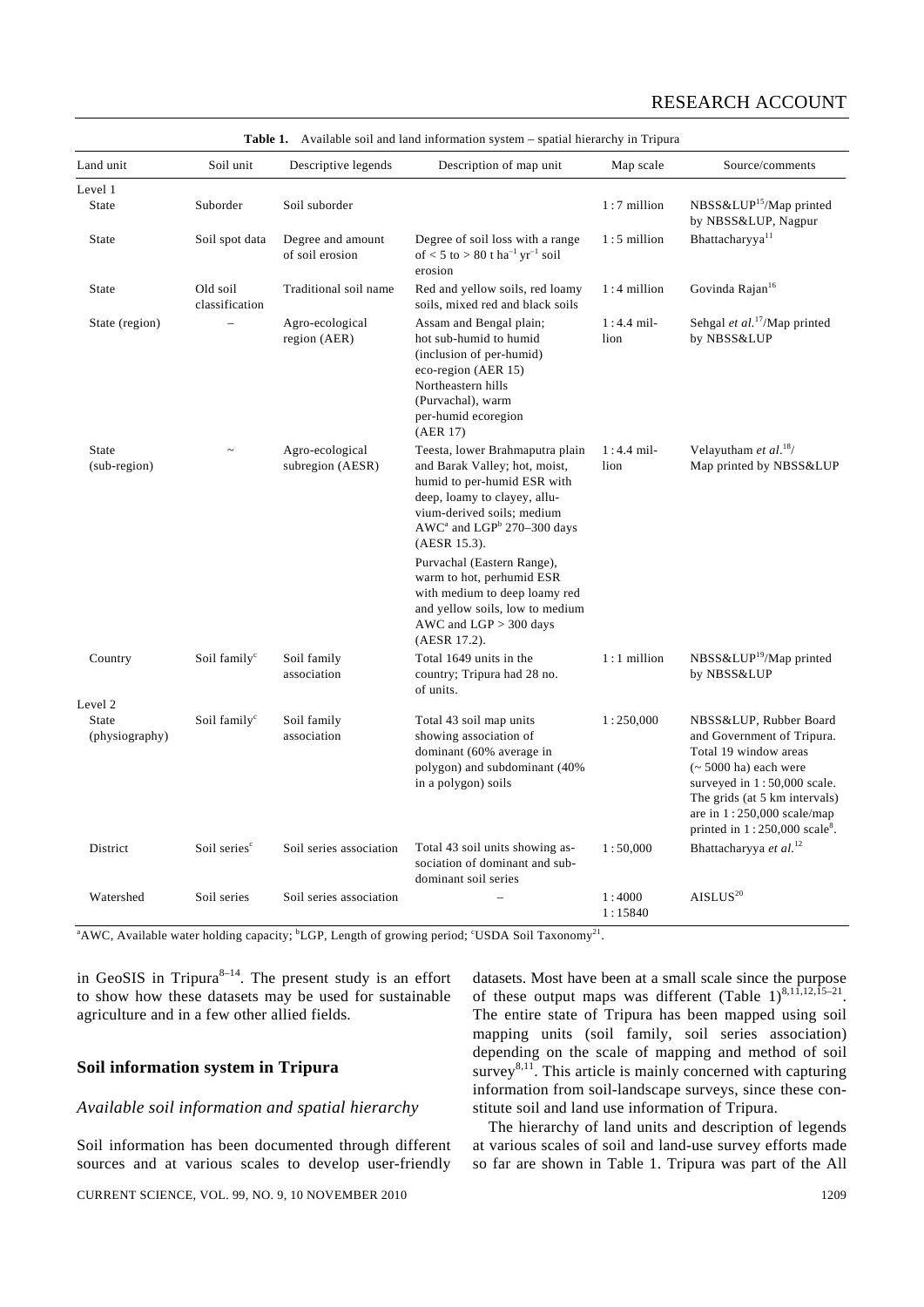India Soil Information System first in 1985 in a map form and then again in 2002. This was followed by agroecological region (AER) and agro-ecological subregion (AESR) maps, where soil and climatic information were used to delineate boundaries of regions. The state was mapped at soil family association in connection with rubber expansion project<sup>8</sup>, followed by refinement of datasets to develop soil series association map<sup>12</sup>. Later soil information was used for grid data to develop a map on soil loss in Tripura<sup>11</sup> (Table 1).

 Level 1 soil information system distinguishes major physiography, AER, AESR in Tripura. It provided information on climate such as temperature and rainfall and a few selected soil properties. The climate and soil data also estimate the length of growing period in each region to select crops<sup>17,18</sup>. Level 2 soil information system, subdivides level 1 physiographic unit at a finer level. Slope, relief, vegetation and detailed soil information (soil series, phases) are important considerations at this level.

### *Soils of Tripura*

Soils of Tripura have been studied in detail earlier<sup>8,12–14</sup>. The data generated through field observations and laboratory analyses helped in compiling the information on 48 soil series in the state. The soils are acidic throughout the profile. Due to high rainfall they are intensely leached exhibiting poor base saturation with low cation exchange capacity (CEC) and therefore possessing poor nutrientholding capacity. These soils have been grouped into five classes according to their  $pH^{12,13}$ . Nearly 46% soils are very strongly acidic (pH 4.5–5.0), followed by extremely (23.5%), strongly (12.0%), moderately (9.6%) and slightly (2.5%) acidic. On the basis of parameters of different soil series as influenced by their landscape position each soil series has been linked with a particular land use and/or crop. The choice of land use as has been detailed later, has been made keeping in view the present pattern of land use and crops cultivated. In general, extremely acidic to strongly acidic soils are found in the moderate to moderately steeply sloping hills and dissected lands. These soils have loam to sandy clay loam texture. The organic carbon level is high with CEC ranging from 5.3 to 9.7. The acidity is reflected in poor base saturation in the extremely acidic to strongly acidic soils.

#### *Usefulness of soil series information*

Soil series provide first-hand information on soil resources of the state in terms of morphological, physical, chemical and mineralogical properties. As discussed earlier, such information helps understand the nature and extent of a particular soil under different categories of acidity, physiographic position and land use. This soil

information can be systematically arranged according to the users' demand. The soil information developed for Tripura has helped include 15 soil series in the National Register maintained by NBSS&LUP; also see Table 2.

#### **Application of soil information system**

The SIS contains datasets on soil, landscape, land use, water and climate and as such provides a spatial framework for managing natural resources. The SIS of Tripura integrates outputs from various sources across the state and may be considered useful for monitoring natural resources, modelling soil physiographic relation, finding crop suitability, land-use options, estimating soil loss and conservation of natural resources. Modelling soil carbon and crop performances can also be a continuous exercise to comprehend the soil health and related changes in soils due to climate change. In isolation, each activity may not justify to provide appropriate information for natural resource management and planning, but in combination they provide a powerful tool to address the following issues for posterity (Figure 1).

#### *Soil information system – soil degradation*

Two categories of soil degradation are recognized in Tripura. The first category deals with degradation by displacement of soil material, principally by water. The second one deals with the internal soil deterioration resulting from loss of nutrients (chemical deterioration) or through physical processes, including waterlogging and flooding (physical deterioration). SIS indicates that as much as 60% area of the state is under various types of degradation<sup>8</sup>. If slight and moderate degrees of degradation are ignored, the extent of degradation is nearly 21% area of the state.

#### *Soil information system to develop soil loss and crop productivity model*

Since soil erosion is the major reason for soil loss and consequent decline in soil productivity, it becomes

Table 2. Total annual soil loss in Tripura<sup>a</sup>

| Erosion class       | Range (t ha <sup>-1</sup> yr <sup>-1</sup> ) | Soil loss (mt $yr^{-1}$ ) |
|---------------------|----------------------------------------------|---------------------------|
| Slight              | $<$ 5                                        | $-2.15$                   |
| Moderate            | $5 - 10$                                     | $-1.62$                   |
| Moderately severe   | $10 - 20$                                    | $-2.22$                   |
| Severe              | $20 - 40$                                    | $-2.04^{\rm a}$           |
| Very severe         | $40 - 80$                                    | $-5.41^{\circ}$           |
| Extremely severe    | > 80                                         | $-7.72^{\rm a}$           |
|                     |                                              | 15.17                     |
| Effective soil loss |                                              |                           |

Source: Bhattacharyya et al.<sup>22</sup>; <sup>a</sup>Considered to estimate effective soil loss every year.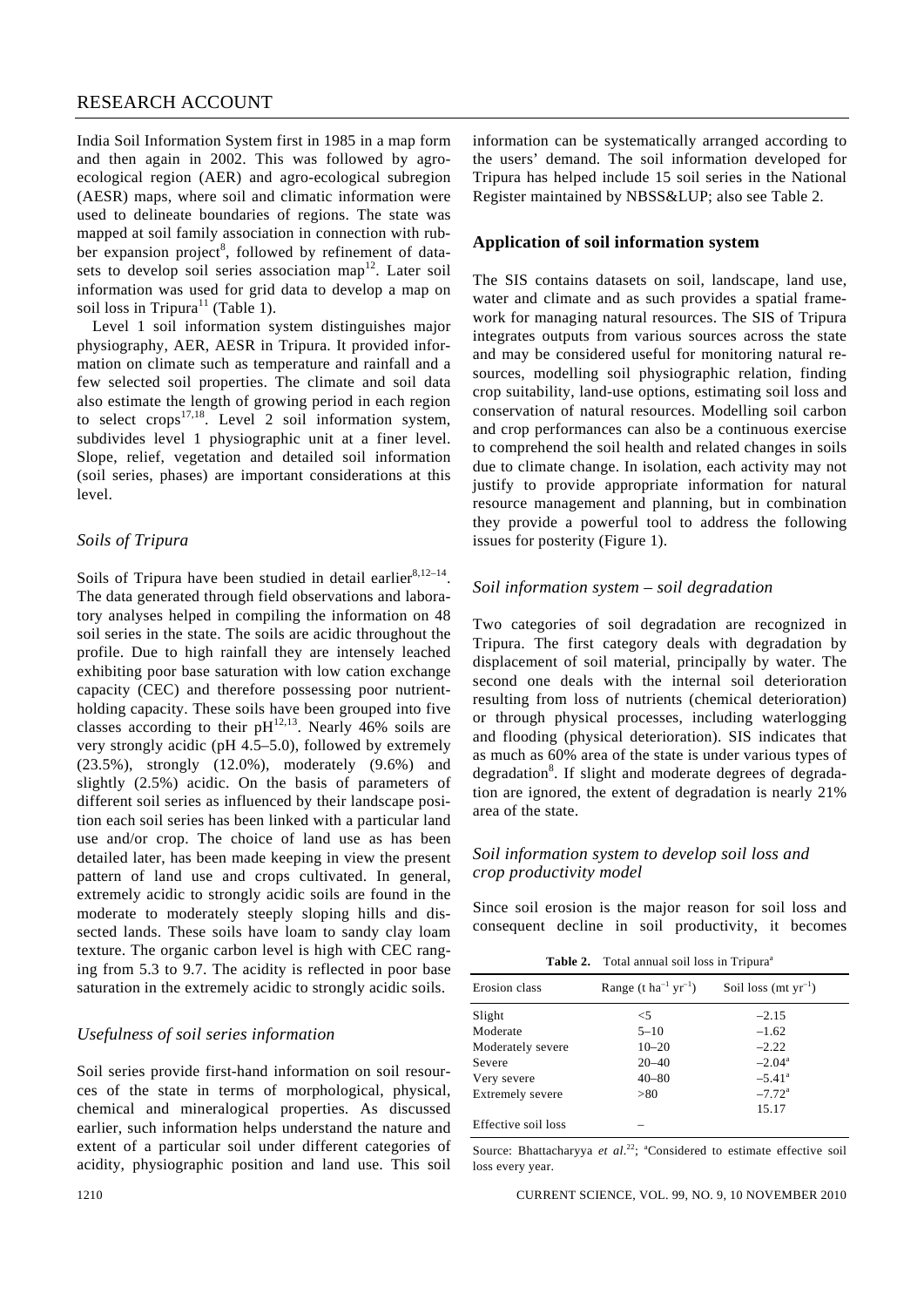

**Figure 1.** Mapping, monitoring and modelling are complementary activities to use and update the soil information system against the backdrop of landscape and land-use history in Tripura (also see Sanchez *et al.*<sup>28</sup> and ASRIS<sup>30</sup>).



Figure 2. Soil erosion–crop productivity model for Tripura. Source: Bhattacharyya *et al.*<sup>22</sup>; <sup>a</sup>Land resource inventory<sup>8–10</sup>; <sup>6</sup>AER, Agro-ecological region<sup>17</sup>; <sup>c</sup>AESR, Agro-ecological subregion<sup>18</sup>; <sup>a</sup>Modified keeping in view the cropping and conservation practices in each grid point.

CURRENT SCIENCE, VOL. 99, NO. 9, 10 NOVEMBER 2010 1211

imperative for the land-use managers and planners to adopt appropriate soil conservation measures. The soil loss and crop productivity model (Figure 2) explains the development of regional-level methodology for estimation of actual soil loss in Tripura using the  $5 \text{ km} \times 5 \text{ km}$ grid points<sup>11,22</sup> (Figure 3).

 Loss of crop yield due to loss of topsoil is compensated by the use of manure and fertilizer. At the same time, loss of topsoil by soil erosion is also compensated by the formation of fresh soil layers through the process of pedogenesis. To calculate loss of topsoil it is necessary to take into account the amount of soil regenerated, keeping in view the difference in the rate of soil formation under different types of climatic conditions<sup>11</sup>. On the basis of available soil information $8,11,14$  and the rate of topsoil formation at each grid point, various soil loss limits were developed (Table 3).

 The estimates of soil erosion sometimes appear exaggerated when factual information is scarce. To make the generated output more factual, SIS developed by  $NBSS\&LUP$  was utilized<sup>8-11,14</sup>. The SIS can thus generate soil erosion datasets to enrich it and also make it more useful for soil conservation. Totally seven classes of soil erosion were identified. Taking the medium values of the soil erosion range, the total soil lost under different erosion classes was estimated (Table 3). For humid, tropical climate like Tripura, an annual addition of 29 tonnes soil



**Figure 3.** Grid point observations (5 km intervals) in Tripura.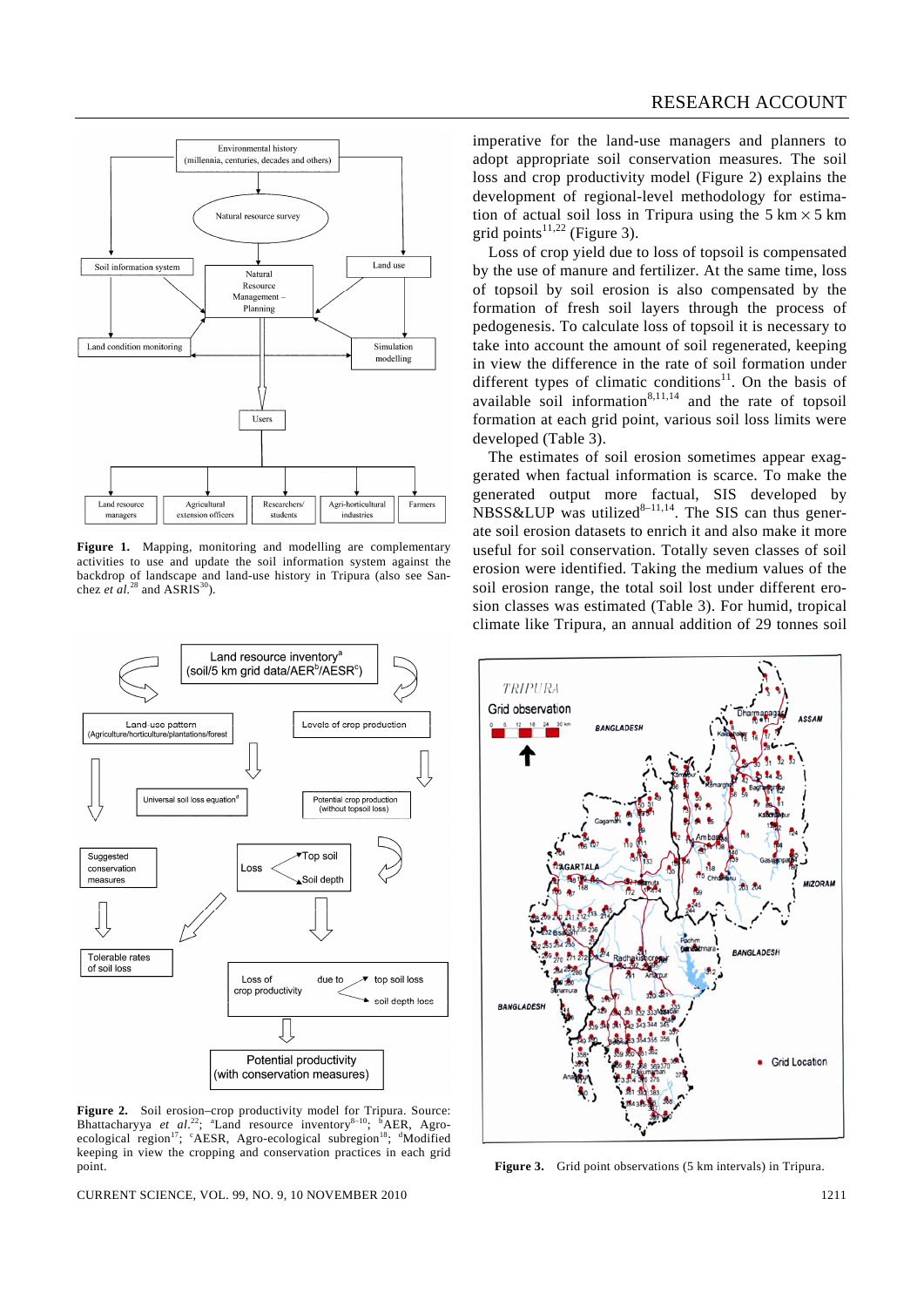|                               | <b>Table 3.</b> Estimation of conservation need through soil loss values |                  |       |                                      |  |
|-------------------------------|--------------------------------------------------------------------------|------------------|-------|--------------------------------------|--|
|                               |                                                                          | Soil loss (t/ha) |       |                                      |  |
| Year                          | Land use                                                                 | Annual           | Total | Conservation need ( <i>P</i> factor) |  |
| $1 - 4$                       | Fallow                                                                   | $4^{\rm a}$      | 16    |                                      |  |
| .5                            | $Crop - 1st year$                                                        | $12^{\rm a}$     | 12    |                                      |  |
| 6                             | $Crop - 2nd year$                                                        | 18 <sup>a</sup>  | 18    | 0.37                                 |  |
| $7 - 10$                      | $Crop - 3rd$ to 6th year                                                 | $25^{\circ}$     | 100   |                                      |  |
| Total soil loss over 10 years |                                                                          |                  | 146   |                                      |  |
| Tolerable rate of soil loss   |                                                                          | $9.75^{b}$       | 97.5  |                                      |  |

**Table 3.** Estimation of conservation need through soil loss values

<sup>a</sup> Also see Bhattacharyya *et al.*<sup>22</sup>; <sup>b</sup>For moderately deep soils in Tripura (Bhattacharyya *et al.*<sup>25</sup>).

was estimated<sup>23</sup>. In view of this the soil erosion class indicating  $\leq 29$  t ha<sup>-1</sup> yr<sup>-1</sup> was not considered while computing the effective soil loss. The estimated annual loss of soil was nearly 15 million tonnes (mt) every year<sup>23</sup> (Table 3).

#### *Soil information system vis-a-vis conservation measures*

While applying the soil loss and crop productivity model (Figures 2 and 3), potential erosion losses for each desired land use may be evaluated assuming that no specific soil conservation measures are applied, which indicates that the protection factor (*P*) is one (Table 3). These results could be compared with what are considered as acceptable rates of soil loss under various levels of inputs<sup>23</sup>, that are followed for estimation of the required conservation needs and their associated costs. Soil conservation need is estimated as the protection factor (*P*) when lands are not under any conservation programmes. The average rate of erosion covers both the cultivated and the uncultivated parts of the crop and fallow-period cycle. Estimation of conservation need showed that the required soil loss reduction was  $48.5 \text{ tha}^{-1}$  (146–97.5 t ha<sup>-1</sup>). In land under cultivation, the total soil loss over 6 years was 130 t ha<sup>-1</sup> (12 + 18 + 100 t ha<sup>-1</sup>). Therefore, the conservation need (*P* factor) required to achieve this is  $48.5/130 =$ 0.37 (Table 3).

 Soil conservation helps achieve three types of benefit, viz. (i) long-term reduction in checking the decline of agricultural production; (ii) gradual increase in agricultural production, and (iii) other non-agricultural benefits such as improved flow to the river during summer, reduction in periodicity and severity of flooding, reduction in siltation of reservoirs, reduction in damage of various costly infrastructure and low harmful impacts on farm lands. In Tripura many areas in the higher and middle elevations are under forest  $(58\% \text{ TGA})^8$ . The tilla lands and the lower foothills are used for plantation of rubber and/or for agricultural and horticultural crops. These lands are highly susceptible to soil erosion, and therefore require soil conservation measures such as benchterracing. Most of the areas showing nearly 15 mt soil erosion every year (Table 2) occupy the degraded uplands and forest areas used for jhumming. In rainfed areas like Tripura, terraces may be constructed on slopes ranging from 6% to 33%. The value of supporting conservation practice (*P* factor) using bench-terracing technique (0.5% longitudinal gradient, 2.5% inward gradient) is quite low (0.027) for very deep red soils in Ooty hills, with a slope of 25%. Judging by similar terrain conditions, such efforts could be recommended for Tripura. However, appropriate techniques could be evolved by the conservation experts. Tilla lands and part of the degraded lands with shrubs and bushes are now exposed to erosion due to lack of vegetation. These areas need proper afforestation programmes. Part of these areas may be recommended to be brought under rubber cultivation and other plantation and horticultural crops $8.9$ . Such practice will be doubly beneficial since it will save the loss of the most valuable natural resources like soil and would also generate income source among the local people.

# *Soil information system for suitability of different land uses*

Eighteen model study areas and 390 grid-point observations were analysed in terms of 16 identified soil series vis-a-vis the suitability of land uses like horticulture and agriculture (Figures 3 and 4). Soil parameters vis-a-vis different selected crops indicated a general relationship of crop/land-use selection, elevation and KCl-extractable Al in the soils. Forest species predominate up to about 400 m elevation which includes oranges. The 400–250 m elevation could be ideal for plantations and horticultural crops, whereas 250–150 m may be ideal for upland paddy and other horticultural crops. Low lands (150 m) should be earmarked for lowland paddy and vegetables (Figure 5). It is interesting to note that the plantation and horticultural crops are suitable for those soils where KClextractable Al is very high. Forest and upland paddy soils have a medium range of KCl–Al and the soils suitable for lowland paddy and vegetables contain very low amount of KCl-extractable Al (Figure 5).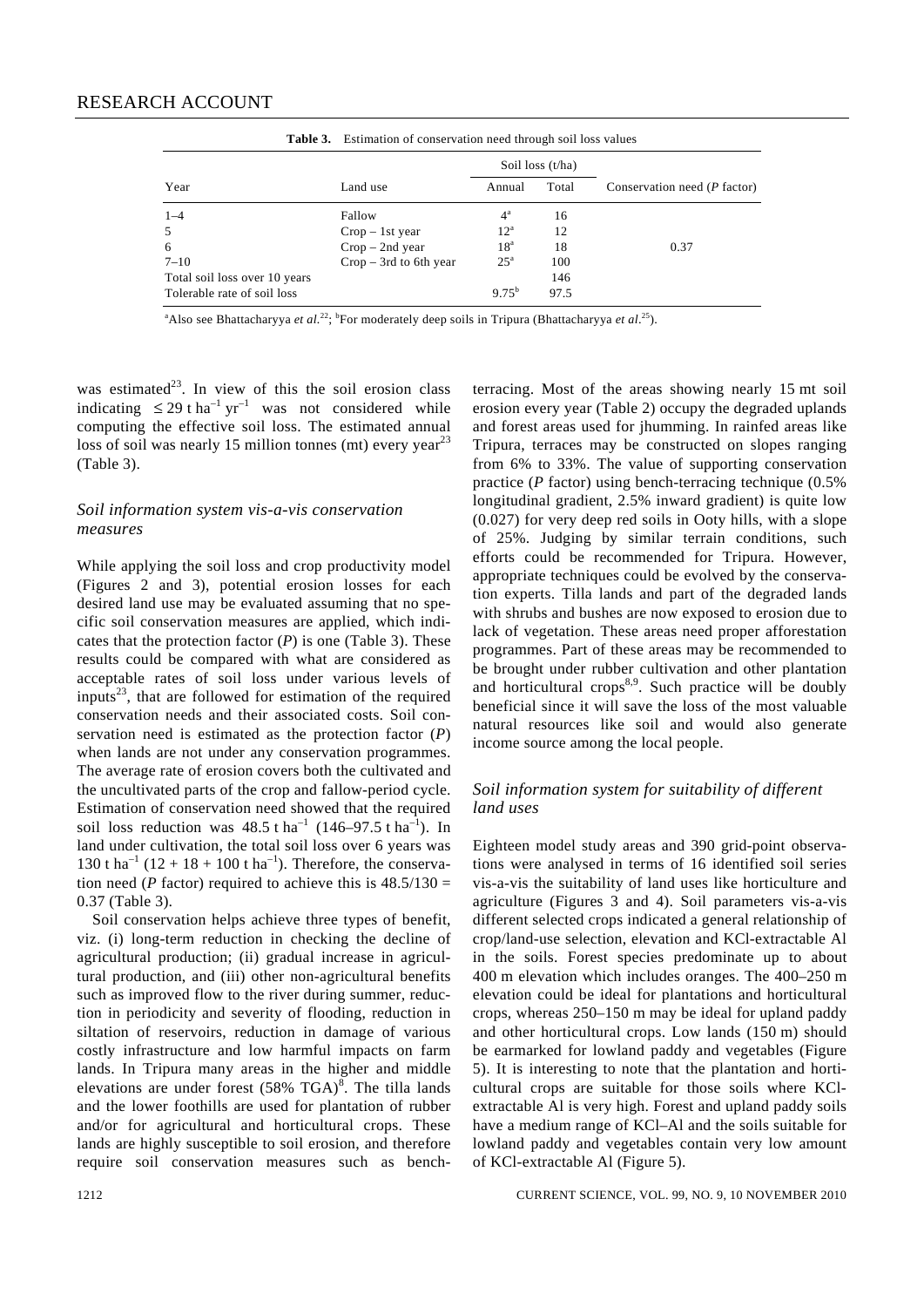| Soil information system                      | Parameters influencing crop performance                   |  |  |  |
|----------------------------------------------|-----------------------------------------------------------|--|--|--|
| Climate                                      | Available moisture                                        |  |  |  |
| Rainfall                                     |                                                           |  |  |  |
| Temperature                                  |                                                           |  |  |  |
| Topography and landscape                     | Resistance to erosion and loss of plant nutrients         |  |  |  |
| Slope                                        | Landscape position – availability of moisture             |  |  |  |
| Physical condition(s) of soil                |                                                           |  |  |  |
| Texture                                      | Water availability, soil aeration and soil structure      |  |  |  |
| Depth                                        | Available space for root development                      |  |  |  |
| Groundwater table                            | Landscape position – availability of moisture             |  |  |  |
| Soil fertility                               |                                                           |  |  |  |
| pH (soil reaction)                           | Availability of plant nutrients                           |  |  |  |
| Silt and clay content                        | Availability of moisture and plant nutrients              |  |  |  |
| Cation exchange capacity and base saturation | Soil health and structure/availability of plant nutrients |  |  |  |
| Organic matter                               |                                                           |  |  |  |

**Table 4.** Soil information system and related land, soil and crop quality parameters in Tripura



**Figure 4.** Thematic soil map and location of selected study areas in Tripura. 1, Jirania; 2, Mohanpur; 3, Champaknagar; 4, Teliamura; 5, Khowai; 6, Chebri; 7, Kamalpur; 8, Panisagar; 9, Kanchanpur; 10, Jampui; 11, Chhamanu; 12, Sikaribari; 13, Gandachherra; 14, Amarpur; 15, Satchand; 16, Bogafa; 17, Sonamura; 18, Jatrapur; 19, Radhakishorpur.

CURRENT SCIENCE, VOL. 99, NO. 9, 10 NOVEMBER 2010 1213

#### *Soil information system for crop suitability*

Each plant requires definite soil and climatic conditions for optimum growth. Since the availability of both water and plant nutrients is largely controlled by the physical and chemical properties and micro-environments of soils, the success and failure of any species in a particular area is governed by soil characteristics, which indicates the significance of SIS (Table 4). SIS was extensively used for evaluating lands for suitability of different types of crops and plantation species.

 Suitability criteria for rubber plantations in Tripura showed most of the areas as moderately suitable in the undulating plains and uplands without forests. It should be mentioned that most of the horticultural crops have similar soil-site requirements, which naturally compete with the rubber growing areas. It was, therefore, recommended that the rubber might be restricted to the marginal areas with further higher slopes. Using SIS the probable expansible area for rubber plantation was estimated<sup>8,10</sup> as  $5.11\%$ .

#### *Soil information system – clay minerals vis-a-vis crop suitability*

The soil series association map  $(1:50,000 \text{ scale})$  was used as a base map to establish the relation between clay mineralogy and crop suitability. Clay samples  $(< 2 \mu m)$  of the selected soil series were analysed using X-ray diffraction techniques to estimate clay mineral content. Soil parameters such as CEC, clay and organic matter content were used to correlate the mineral make-up in the clay fractions. Data on clay minerals for 48 soil series from Tripura were utilized to generate a clay mineral map for the state. The data indicated dominance of hydroxyinterlayered vermiculites (HIV), mica (M) and kaolinite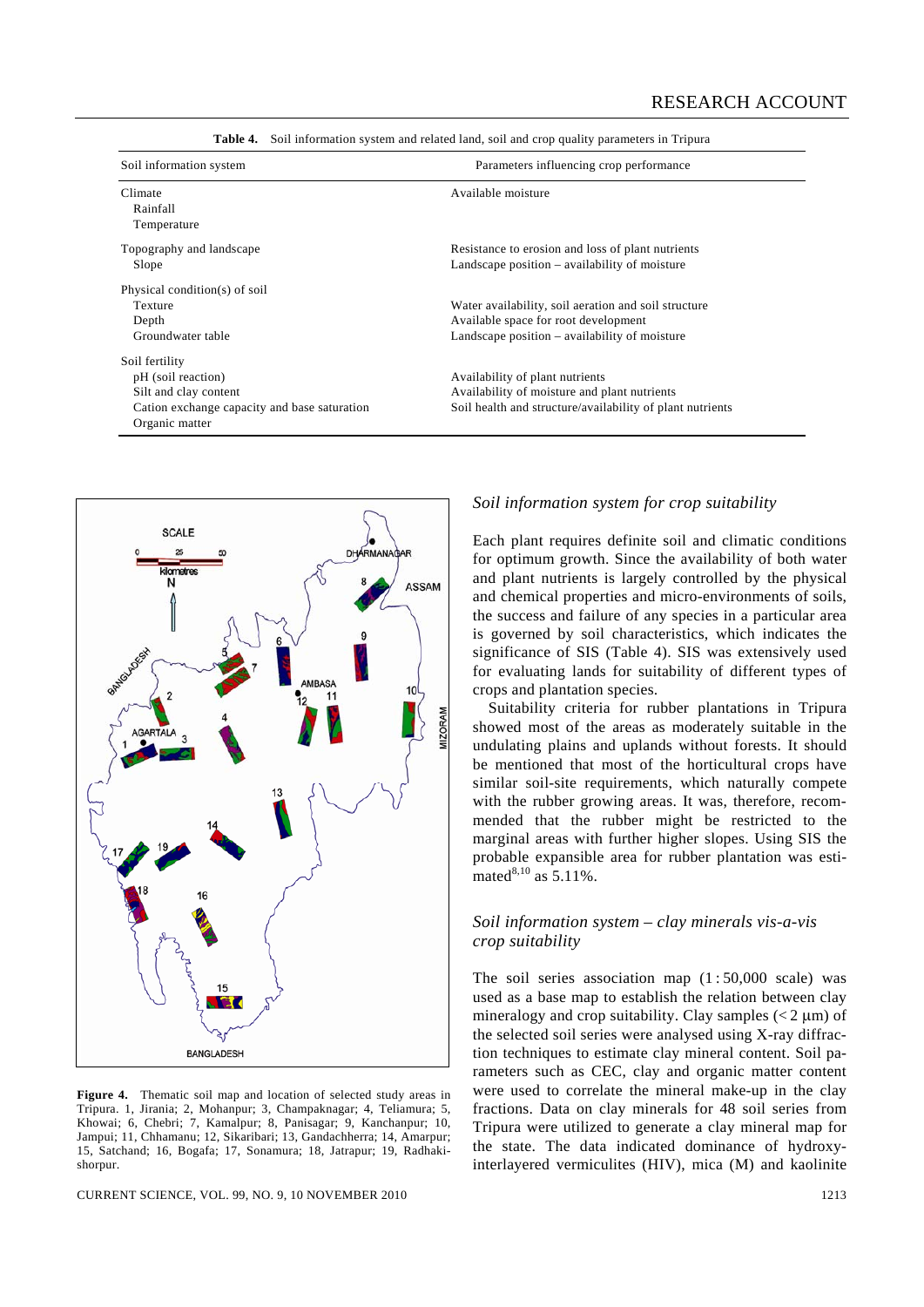

**Figure 5.** Soil information system in terms of its various parameters and land-use options in Tripura. (M/HIVs: Mica-hydroxy-interlayered vermiculite; K/HIVs: Kaolin-hydroxy-interlayered vermiculite mineral in clay fractions.)

**Table 5.** Soil information system vis-a-vis clay mineralogy and land use in Tripura

| Physiographic position | $HIS^a$<br>(96) | HIV <sup>b</sup><br>(%) | K1/HIV <sup>c</sup><br>(%) | Land use                              | Elevation ranges (m amsl) $KCl-Al$ cmol (+) $kg^{-1}$ |             |
|------------------------|-----------------|-------------------------|----------------------------|---------------------------------------|-------------------------------------------------------|-------------|
| High hills             | $10 - 20$       | $17 - 20$               | $35 - 50$                  | Forest                                | >400                                                  | $1.5 - 2.5$ |
| Tilla lands            | < 10            |                         | < 35                       | Horticulture, plantation, agriculture | $400 - 250$                                           | $2.0 - 4.0$ |
| Valleys                | > 20            | > 20                    | > 50                       | Agriculture                           | < 250                                                 | < 1.0       |

<sup>a</sup>HIS, Hydroxy-interlayered smectites; <sup>b</sup>HIV, Hydroxy-interlayered vermiculites; 'Kl/HIV, Kaolin interstratified with HIV.

(Kl) in fine and total clay fractions. Presence of hydroxy interlayered smectites (HIS) was also noticed. Interestingly, mica and kaolinite minerals are also present as interstratified minerals with HIV as M/HIV and  $Kl/HIV$ <sup>12,24–26</sup>

 On the basis of mineral make-up of different soil series, clay mineralogy maps of various combinations were generated. Tilla lands used mostly for rubber and horticultural crops, are dominated by soils with less than 10% HIS, high hills (forests) are dominated by soils with less than 10–20% HIS and inter-hill valleys (agricultural crops) are dominated by soils with more than 20% HIS (Table 5). Tilla lands are also dominated by soils with less than 17% HIV, high hills with less than 17–20% HIV and inter-hill valleys with more than 20% HIV (Table 5). Tilla lands, used mostly for rubber and horticultural crops, are dominated by soils with less than 35% Kl/HIV; high hills covered under forests are dominated by soils with less than 35–50% Kl/HIV and inter-hill valleys growing paddy and other agricultural crops are dominated by soils with more than 50% Kl/HIV (Table  $6)^{26}$ .

 In the humid tropical weathering environment of Tripura, the presence of vermiculite/low charge smectites is common. Minerals in clay fractions have not yet weathered to reach the stage of kaolinite. Thus the mineralogy class of these soils as mixed appears to be more appropriate. During humid tropical weathering, huge quantity of  $Al^{3+}$  ions are liberated to cause higher acidity (H<sup>+</sup>), which was estimated as  $149 \text{ kg ha}^{-1}$ . It is interesting to note that vermiculites adsorb  $Al^{3+}$  ions as hydroxy-cations to form HIV/HIS. The vermiculite minerals thus act as a natural sink to sequester  $Al^{3+}$  ions. A representative acid soil of Tripura can sequester Al in the first 30 cm depth<sup>25,26</sup> to the tune of  $65 \text{ kg ha}^{-1}$ . This is the reason why Tripura soils show relatively higher proportion of hydroxy interlayered vermiculites effecting lower concentration of  $Al^{3+}$ ions in the soil solution. This fact may possibly help in removing a myth about Al-toxicity in acid soils in general and in acid soils of Tripura in particular.

#### *Soil information system – soil health vis-a-vis organic carbon in soils*

The SIS of Tripura helps to find out the soil health in terms of soil organic carbon (SOC). In Tripura, SOC content varies from 0.34% to 1.88%. Relatively high SOC is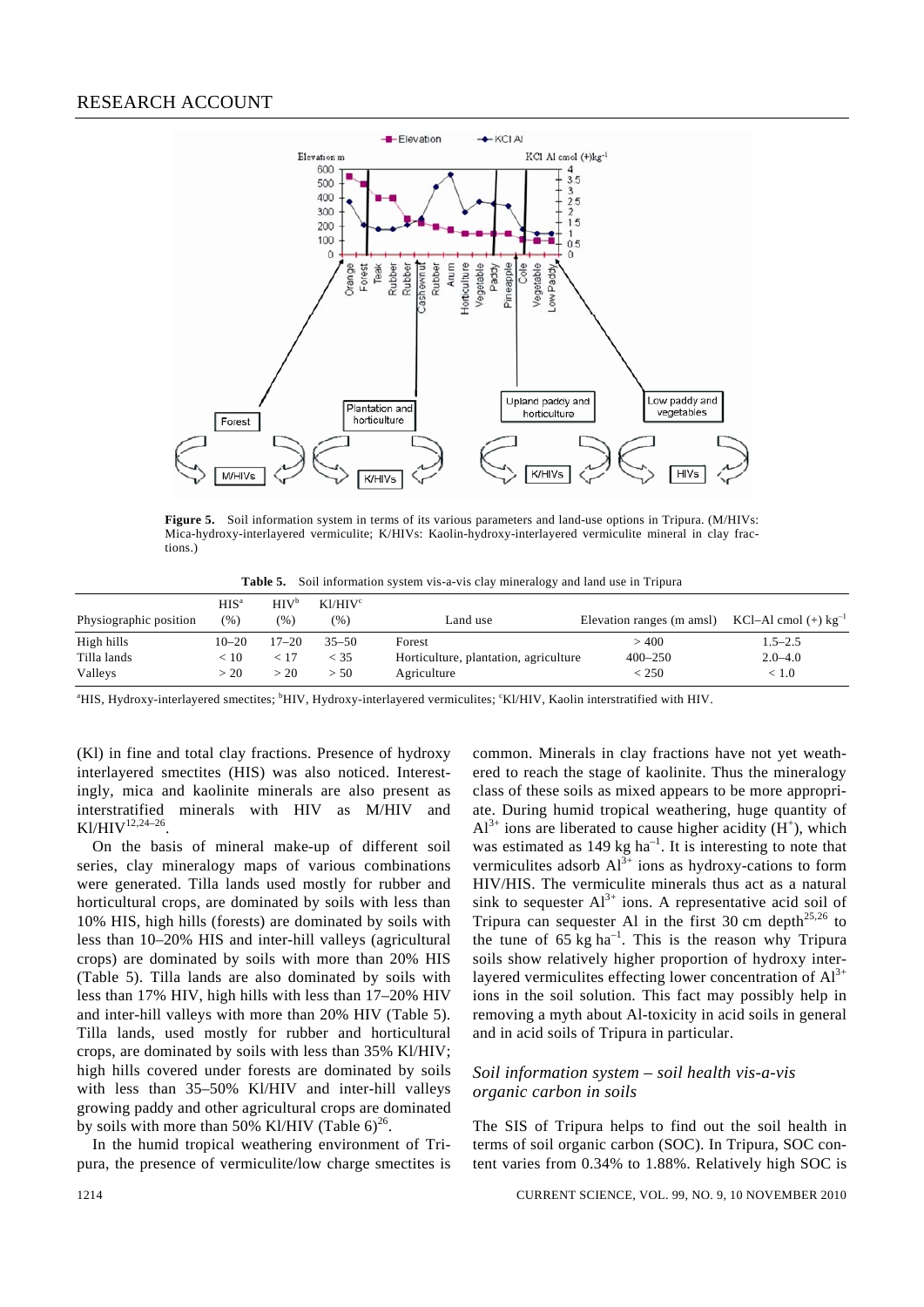|                             |                                                 |          | $SOC$ stock $(Tg)$ |                  |                  |
|-----------------------------|-------------------------------------------------|----------|--------------------|------------------|------------------|
|                             |                                                 |          | Soil depth (cm)    |                  |                  |
| Soil series                 | Classification <sup>b</sup>                     | $0 - 30$ | $0 - 50$           | $0 - 100$        | $0 - 150$        |
| Kathalia                    | Fine, kaolinitic Typic Kandiudalfs              | 0.997    | 1.536              | 2.234            | 2.567            |
| Gandhigram                  | Fine, kaolinitic Typic Kandihumults             | 0.135    | 0.204              | 0.305            | 0.369            |
| Shibbari <sup>c</sup>       | Fine, kaolinitic Typic Kandihumults             | 1.891    | 2.938              | 5.154            | 6.568            |
| Fisherypara                 | Fine, kaolinitic Typic Kandiudults              | 0.190    | 0.294              | 0.485            | 0.621            |
| Mohanpur                    | Fine, kaolinitic Typic Kandiudults              | 0.093    | 0.126              | 0.208            | 0.265            |
| Ramnagar                    | Fine, kaolinitic Typic Kandihumults             | 0.167    | 0.253              | 0.423            | 0.536            |
| Rangthang                   | Fine, kaolinitic Typic Palehumults              | 0.510    | 0.709              | 1.016            | 1.206            |
| West Gandachherra           | Fine, kaolinitic Typic Palehumults              | 0.207    | 0.313              | 0.469            | 0.542            |
| Anandanagar                 | Fine-loamy, kaolinitic Typic Kandiudults        | 0.056    | 0.091              | 0.141            | 0.160            |
| Monaipathar                 | Fine-loamy, kaolinitic Typic Paleudults         | 0.615    | 0.968              | 1.602            | 1.957            |
| Birchandra Manu             | Fine, kaolinitic Typic Kanhapludults            | 0.375    | 0.576              | 0.832            | 1.216            |
| Chhailengta-II              | Fine, mixed Typic Paleudults                    | 1.055    | 1.860              | 3.566            | 4.736            |
| Jagabandhupara <sup>c</sup> | Fine-loamy, kaolinitic Typic Hapludults         | 3.014    | 4.339              | 6.991            | 8.802            |
| Khowai <sup>c</sup>         | Fine-loamy, mixed Typic Endoaquepts             | 0.645    | 0.786              | 1.139            | 1.765            |
| Dukli-II                    | Fine-loamy, kaolinitic Fluvaquentic Endoaquepts | 0.098    | 0.144              | 0.244            | 0.323            |
| Dharaichherra               | Fine, vermiculitic Typic Endoaquepts            | 0.509    | 0.661              | 1.004            | 1.276            |
| Nayanpur <sup>c</sup>       | Very fine, mixed Typic Endoaquepts              | 3.640    | 5.011              | 10.345           | 15.518           |
| Dukli-I                     | Fine-loamy, kaolinitic Typic Endoaquepts        | 2.593    | 3.704              | 5.464            | 5.629            |
| Anurchherra                 | Fine-loamy, mixed Typic Dystrudepts             | 0.304    | 0.397              | 0.690            | 1.036            |
| Bijaynagar                  | Fine-loamy, kaolinitic Typic Palehumults        | 1.689    | 2.530              | 4.084            | 5.292            |
| Dhanpur <sup>c</sup>        | Fine-loamy, kaolinitic Fluventic Dystrudepts    | 0.598    | 0.897              | 1.984            | 3.885            |
| Goachand <sup>c</sup>       | Fine-loamy, kaolinitic Aquic Dystrudepts        | 1.508    | 2.399              | 4.634            | 6.761            |
| Paschim Manu <sup>c</sup>   | Fine, mixed Oxyaquic Dystrudepts                | 1.449    | 2.150              | 3.227            | 3.993            |
| Netajinagar $\epsilon$      | Fine, mixed Fluventic Dystrudepts               | 0.989    | 1.176              | 2.674            | 5.353            |
| Betaga                      | Fine, kaolinitic Typic Paledults                | 0.611    | 0.933              | 1.591            | 2.207            |
| Gamaibari                   | Fine, kaolinitic Rhodic Paleudults              | 0.142    | 0.227              | 0.354            | 0.565            |
| Harimangalpara              | Fine-loamy, kaolinitic Typic Paleudults         | 3.552    | 6.083              | 11.205           | 14.905           |
| Nagichherra                 | Fine-loamy, kaolinitic Oxic Dystrudepts         | 0.034    | 0.050              | 0.075            | 0.082            |
| Paschim Karbok              | Fine-loamy, kaolinitic Oxic Dystrudepts         | 0.602    | 0.908              | 1.503            | 1.994            |
| Bhaktikumarpara             | Fine, kaolinitic Humic Hapludults               | 0.105    | 0.143              | 0.199            | 0.225            |
| Gynama <sup>c</sup>         | Fine, kaolinitic Humic Hapludults               | 1.630    | 2.412              | 4.225            | 5.444            |
| Uttar Nalichherra           | Fine-loamy, kaolinitic Oxic Dystrudepts         | 0.199    | 0.290              | 0.444            | 0.522            |
| Belianchef <sup>c</sup>     | Loamy-skeletal, kaolinitic Oxic Dystrudepts     | 1.037    | 1.444              | 2.279            | 3.094            |
| Bilthai <sup>c</sup>        | Fine-loamy, kaolinitic Typic Dystrudepts        | 1.235    | 1.660              | 2.590            | 3.304            |
| Bagaichherra <sup>c</sup>   | Fine-loamy, mixed Typic Dystrudepts             | 3.509    | 5.385              | 8.536            | 10.760           |
| Bagbassa                    | Fine, mixed Typic Dystrudepts                   | 1.971    | 2.776              | 4.327            | 5.415            |
| Chebri <sup>c</sup>         | Fine-loamy, mixed Typic Dystrudepts             | 4.881    | 8.337              | 14.731           | 18.191           |
| Krishnapur                  | Coarse-loamy, mixed Typic Dystrudepts           | 0.134    | 0.165              | 0.220            | 0.252            |
| Barabil                     | Fine-loamy, kaolinitic Aeric Fluvaquents        | 0.016    | 0.019              | 0.028            | 0.040            |
| Mynama                      | Fine-loamy, kaolinitic Aeric Endoaquents        | 0.023    | 0.033              | 0.058            | 0.084            |
| Manpui                      | Clayey, mixed Lithic Dystrudepts                | 0.676    | 0.925              | 1.949            | 2.923            |
| Patichheri                  | Coarse-loamy, kaolinitic Typic Kandiudults      | 0.050    | 0.077              | 0.142            | 0.197            |
| Karbok                      | Fine-loamy, kaolinitic Aquic Udorthents         | 0.035    | 0.051              | 0.089            | 0.125            |
| Manikyadeb                  | Fine-loamy, kaolinitic Aquic Udorthents         | 0.022    | 0.034              | 0.058            | 0.080            |
| Chhailengta-I <sup>c</sup>  | Fine-loamy, mixed Oxyaquic Dystrudepts          | 0.372    | 0.641              | 1.175            | 1.624            |
| Hamori                      | Loamy-skeletal, mixed Typic Dystrudepts         | 2.116    | 2.949              | 4.699            | 6.361            |
| Ganganagarc                 | Fine-loamy, kaolinitic Ruptic-ultic Dystrudepts | 1.274    |                    | 3.894            |                  |
| Trigunchherra               | Coarse-loamy, mixed Typic Udorthents            | 0.683    | 2.097<br>0.917     |                  | 5.430            |
|                             | Total                                           | 48.231   | 72.618             | 1.114<br>124.403 | 1.586<br>165.788 |
|                             |                                                 |          |                    |                  |                  |

**Table 6.** Soil organic carbon stock in Tripura<sup>a</sup>

1 Tg =  $10^{12}$  g.

Bhattacharyya et al.<sup>14</sup>. <sup>b</sup>Temperature regime of all the soils is hyperthermic<sup>21</sup>. Soil series entered in the National Register at NBSS&LUP.

found in deep to very deep, well to excessively drained loamy hill soils. The North Eastern Region (NER) in India has been declared as a green belt. Earlier SOC level of 1.0% was shown as a threshold limit for soils with good health<sup>21,27,28</sup>. SIS of Tripura helps estimate SOC stock. The data show that nearly 58% area in Tripura has

more than  $45 \text{ kg ha}^{-1}$  SOC stock in the first 30 cm depth of soils (Figure 6). The SOC stock of Tripura in various soil depths is shown in Table 6. Total estimated SOC stock in India and Tripura is 9.55 Pg and 0.05 Pg, respectively<sup>23</sup>. It shows that SOC stock in Tripura is maintained at  $0.046$  Pg ha<sup>-1</sup> compared to the all-India average of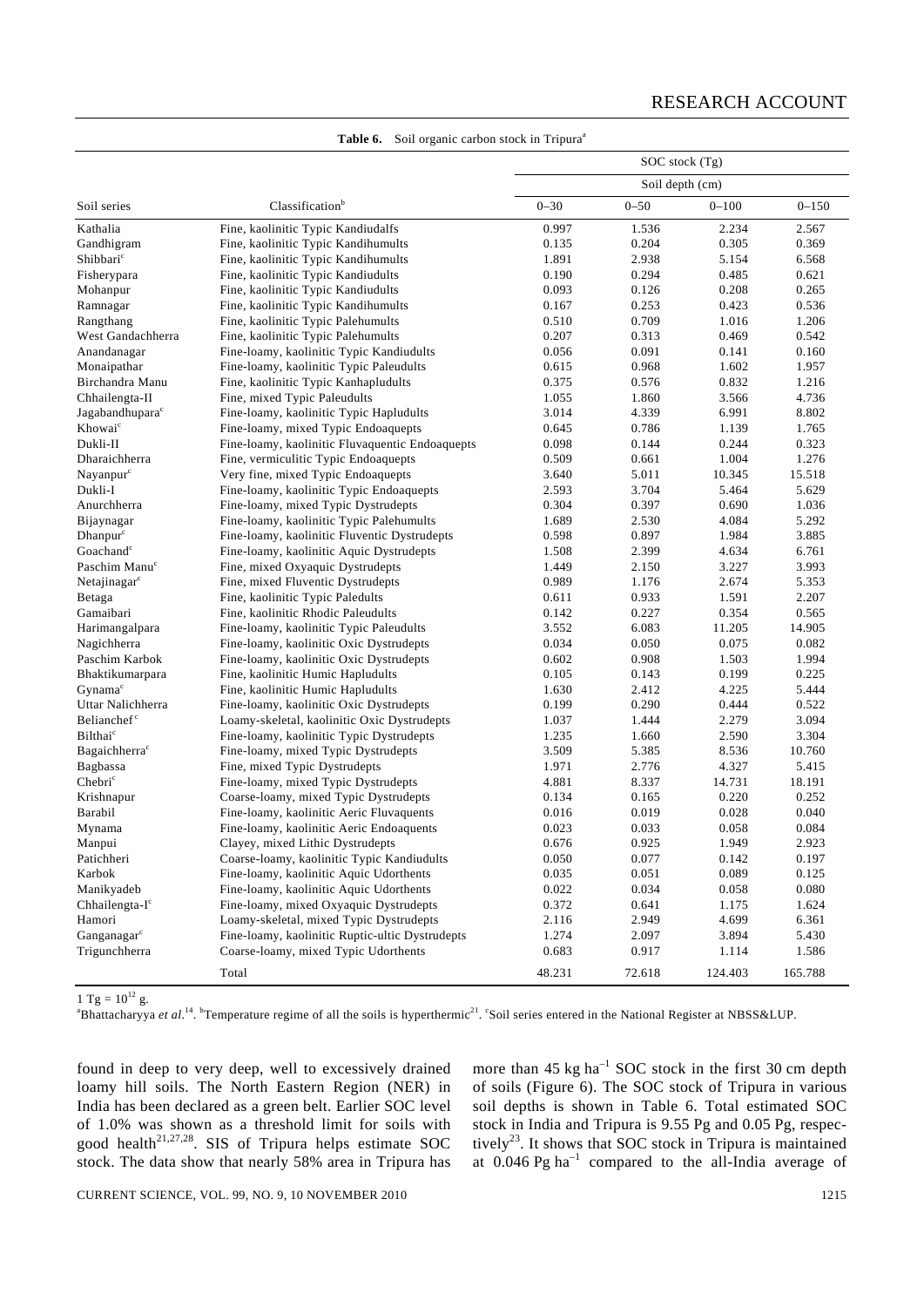$0.029$  Pg ha<sup>-1</sup>. Earlier, using the 14 agro-climatic zones (ACZs) of the Planning Commission, ACZ 2, representing the entire NER was found to store organic carbon  $\omega$ 0.064 Pg/m ha of soils<sup>29</sup> (Table 7). Such threshold values of SOC stock ranging from 0.05 to 0.06 Pg/m ha should, therefore, be maintained in areas declared as the green belt to protect natural ecosystems.

### **Pedonwise soil database**

Soil information of Tripura contains the soil database as detailed soil series information showing 30 parameters of site information, 17 morphological properties, 3 physical characteristics and 6 chemical properties<sup>12,14</sup>. It also shows details of mineralogical properties of various particle size fractions and soil groupings (Table 8).



**Figure 6.** Distribution of soil organic carbon stock in Tripura.

**Table 7.** Soil organic carbon (SOC) stock in Tripura and India – a comparison to fix threshold value for the green belt<sup>a</sup>

| SOC stock            | Soil depth $(0-30 \text{ cm})$<br>$SOC$ stock $(Pg)$ | <b>SOC</b><br>stock $(Pg/m \, ha)$ |
|----------------------|------------------------------------------------------|------------------------------------|
| India<br>$ACZ$ $2^b$ | 9.550<br>1.792                                       | 0.029<br>0.064                     |
| Tripura              | 0.05                                                 | 0.046                              |

<sup>a</sup>Bhattacharyya *et al.*<sup>29</sup>; <sup>b</sup>ACZ 2 (agro-climatic zone 2 representing the entire NER; also see Bhattacharyya *et al.*<sup>29</sup>).

| Component                   | Attributes                                                                                                                                                                                                                                                                                                                                                                                                                                                                                                                                                                                                                                                                                 |
|-----------------------------|--------------------------------------------------------------------------------------------------------------------------------------------------------------------------------------------------------------------------------------------------------------------------------------------------------------------------------------------------------------------------------------------------------------------------------------------------------------------------------------------------------------------------------------------------------------------------------------------------------------------------------------------------------------------------------------------|
| Site                        | Observation no.<br>Toposheet no.<br>Author and date of examination<br>Location (latitude, longitude)<br>Village<br>Tehsil<br>District<br>State<br>Physiographic unit<br>Geology<br>Parent material<br>Climate<br>Rainfall<br>Topography<br>Elevation<br>Slope – gradient, length<br>Erosion<br>Run-off<br>Drainage<br>Groundwater depth<br>Flooding<br>Salt/alkali (% surface coverage)<br>Stone size<br>Stoniness (% surface coverage)<br>Rock outcrop<br>Natural vegetation<br>Crop yield (kg/ha), crop management<br>Present land use, forest, cultivated, terraces,<br>pasture land, degraded culturable, degraded<br>unculturable<br>Land capability class<br>Land irrigability class |
| Morphological<br>properties | Horizon<br>Depth<br>Boundary<br>Diagnostic horizon<br>Matrix colour<br>Mottle colour<br>Texture<br>Coarse fragment<br>Structure<br>Consistence<br>Porosity<br>Cutans<br>Nodules<br>Roots<br>Effervescence<br>Other features (slickensides, cracks, etc.)<br>Sample bag no.                                                                                                                                                                                                                                                                                                                                                                                                                 |
| Physical<br>properties      | Sand $(50 \mu m)$ $%$ )<br>Silt $(2-50 \mu m)$ (%)<br>Clay $(< 2 \mu m)$ $(\%)$                                                                                                                                                                                                                                                                                                                                                                                                                                                                                                                                                                                                            |
| Chemical<br>properties      | Organic carbon<br>pH (water, KCl)<br>Extractable bases (Ca, Mg, Na, K, H, Al)<br>Cation exchange capacity (CEC) (soil, clay)<br>Base saturation<br>Clay ECEC                                                                                                                                                                                                                                                                                                                                                                                                                                                                                                                               |

**Table 8.** Structure of SIS Tripura database

 $\overline{a}$ 

1216 CURRENT SCIENCE, VOL. 99, NO. 9, 10 NOVEMBER 2010

Mineralogical Quality and quantity of different minerals properties in sand, silt and clay fractions

Soil Taxonomy US Taxonomy